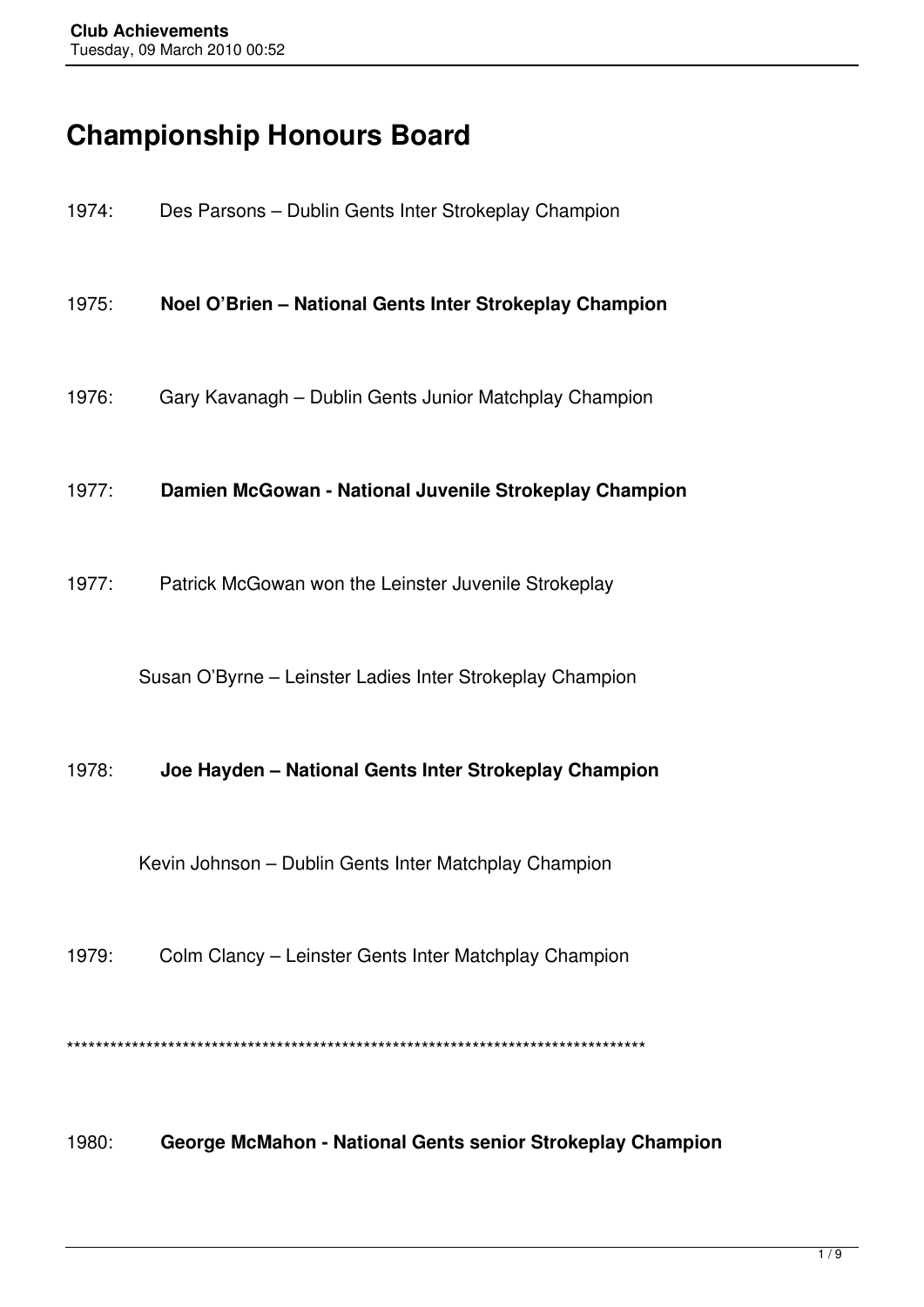David Butler – Dublin Gents Senior Strokeplay Champion

CJ Byrne – Dublin Gents Inter Strokeplay Champion

John Slaughter – Dublin Gents Inter Matchplay Champion

Lilly McGowan – Dublin Ladies Matchplay

1981: Christy Broe – Dublin Gents Senior Strokeplay Champion

Colm McGuinness – Dublin Gents Inter Matchplay Champion

Paul Griffin – Dublin Gents Junior Strokeplay Champion

1983: Jim Butler – Dublin Gents Junior Matchplay Champion

1985: Paul Griffin – Dublin Gents Inter Strokeplay Champion

1986: Geoffrey Woodhead – Dublin Gents Inter Matchplay Champion

Pauline O'Brien – Dublin Ladies Strokeplay Champion

1987: **David Hayden – National Senior Strokeplay Champion**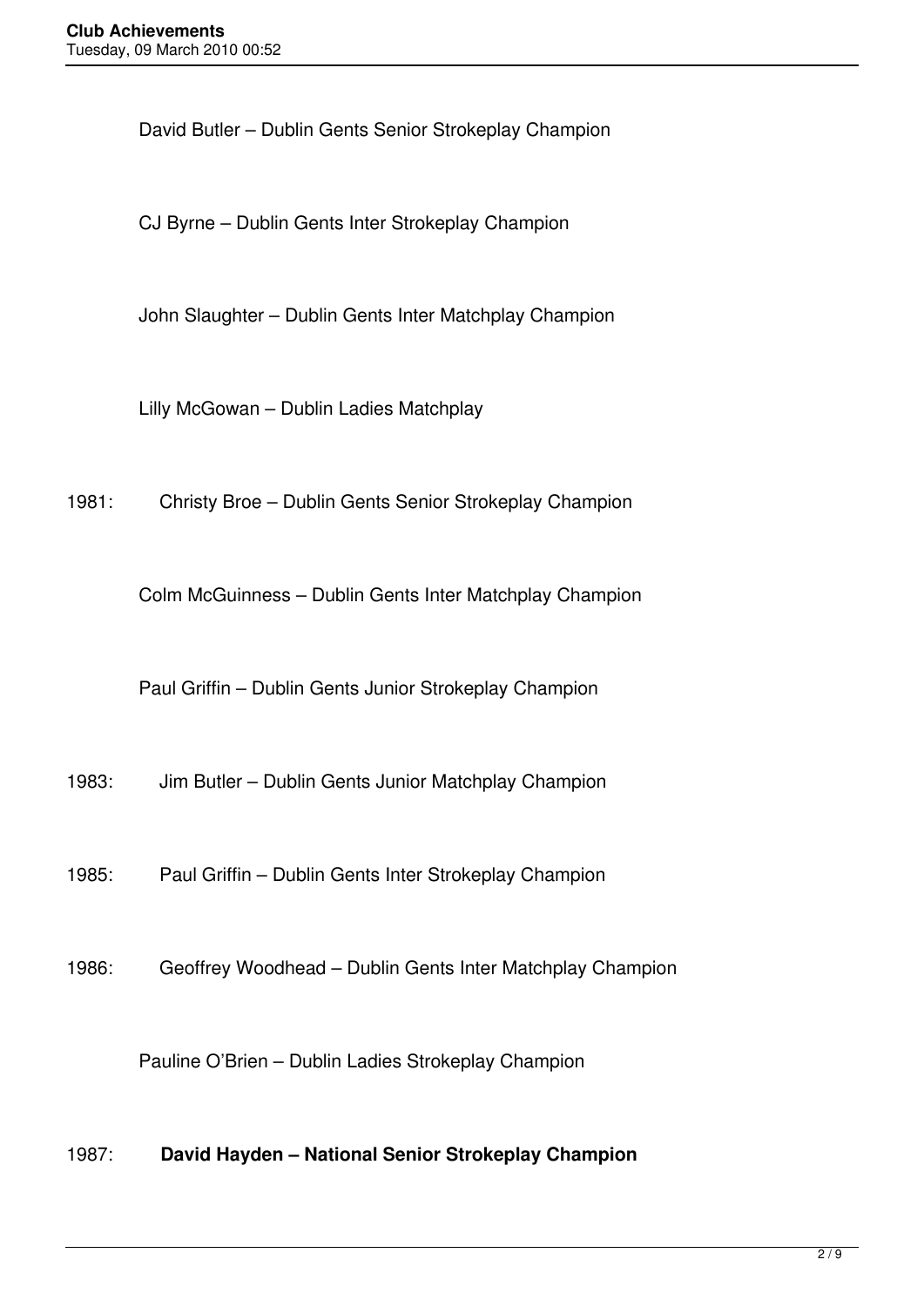David Grangier – Dublin Senior Matchplay Champion

Cormac Chambers – Dublin Juvenile Strokeplay Champion

1988: **David Hayden – National Gents Matchplay Champion**

David Hayden – Leinster Senior Strokeplay Champion

#### 1989: **David Hayden – National Gents Matchplay Champion**

David Hayden – Leinster Senior Strokeplay Champion

\*\*\*\*\*\*\*\*\*\*\*\*\*\*\*\*\*\*\*\*\*\*\*\*\*\*\*\*\*\*\*\*\*\*\*\*\*\*\*\*\*\*\*\*\*\*\*\*\*\*\*\*\*\*\*\*\*\*\*\*\*\*\*\*\*\*\*\*\*\*\*\*\*\*\*\*\*\*

1990: Gar Murphy – Dublin Juvenile Strokeplay Champion

Alan Halpin - Leinster Boys 10 - 13 Strokeplay Champion

1991: Pat Brennan – Dublin Senior Matchplay Champion

1995: Masie Reilly – Dublin Ladies Inter Matchplay Champion

Valerie Dennan – Dublin Juvenile Girls Champion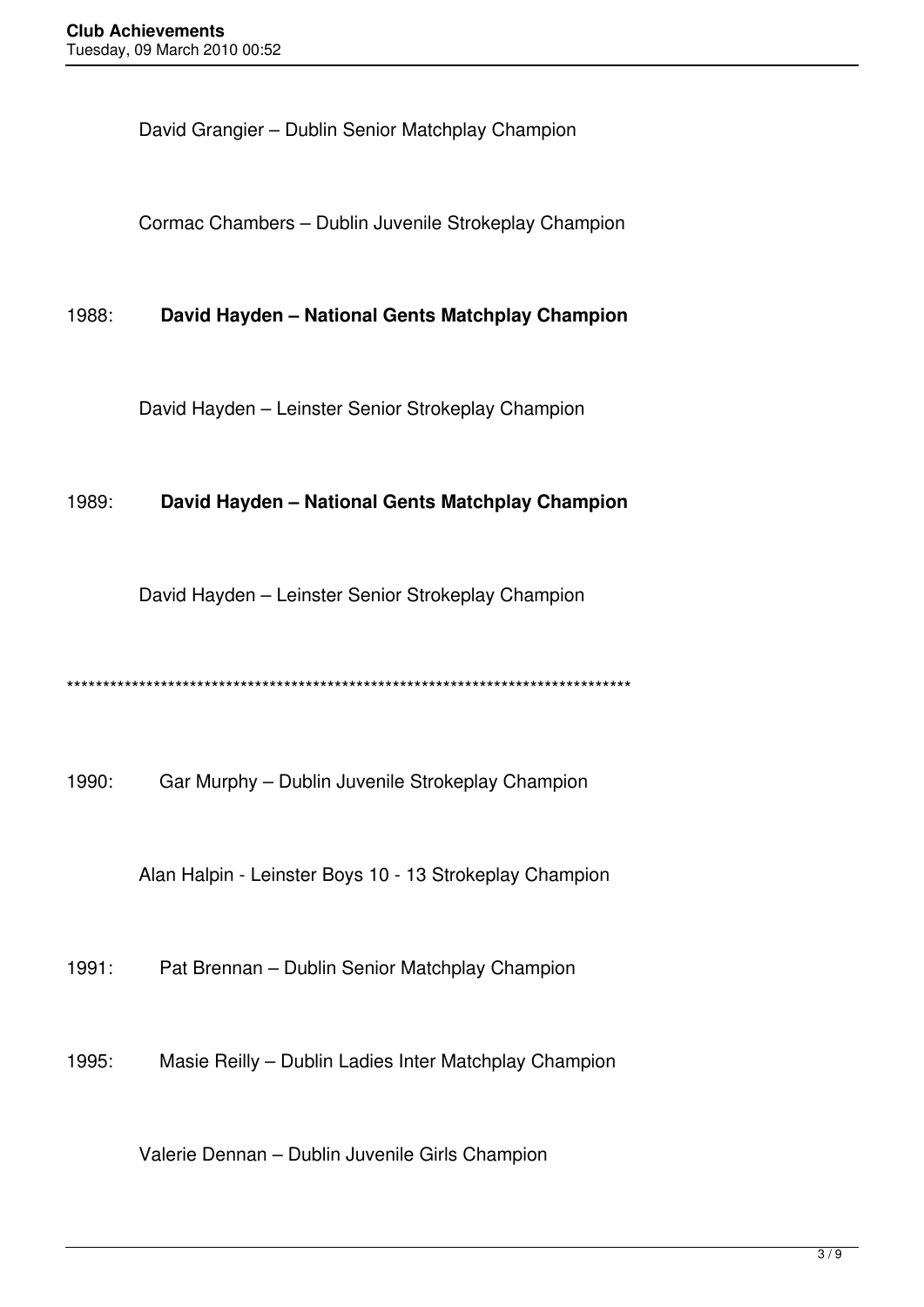1996: Kevin Bermingham – Dublin Senior Strokeplay Champion

Stephen Murray – Leinster Juvenile Strokeplay Champion

Valerie Dennan – Dublin Juvenile Girls Champion

## 1997: **Gary Orr – National Gents Inter Strokeplay Champion**

George McGreal – Leinster Juvenile Strokeplay Champion

Dermot McGreal – Leinster Boys 10 – 13 Strokeplay Champion

Grainne Dennan – Leinster Girls 10 – 13 Strokeplay Champion

#### 1998: **Mark Cogan – National Gents Junior Strokeplay Champion**

Paul McGreal – Dublin Gents Inter Matchplay Champion

Paul Ryan – Dublin Gents Junior Strokeplay Champion

Terence Brady – Leinster Juvenile Strokeplay Champion

Grainne Dennan – Dublin Juvenile Girls Champion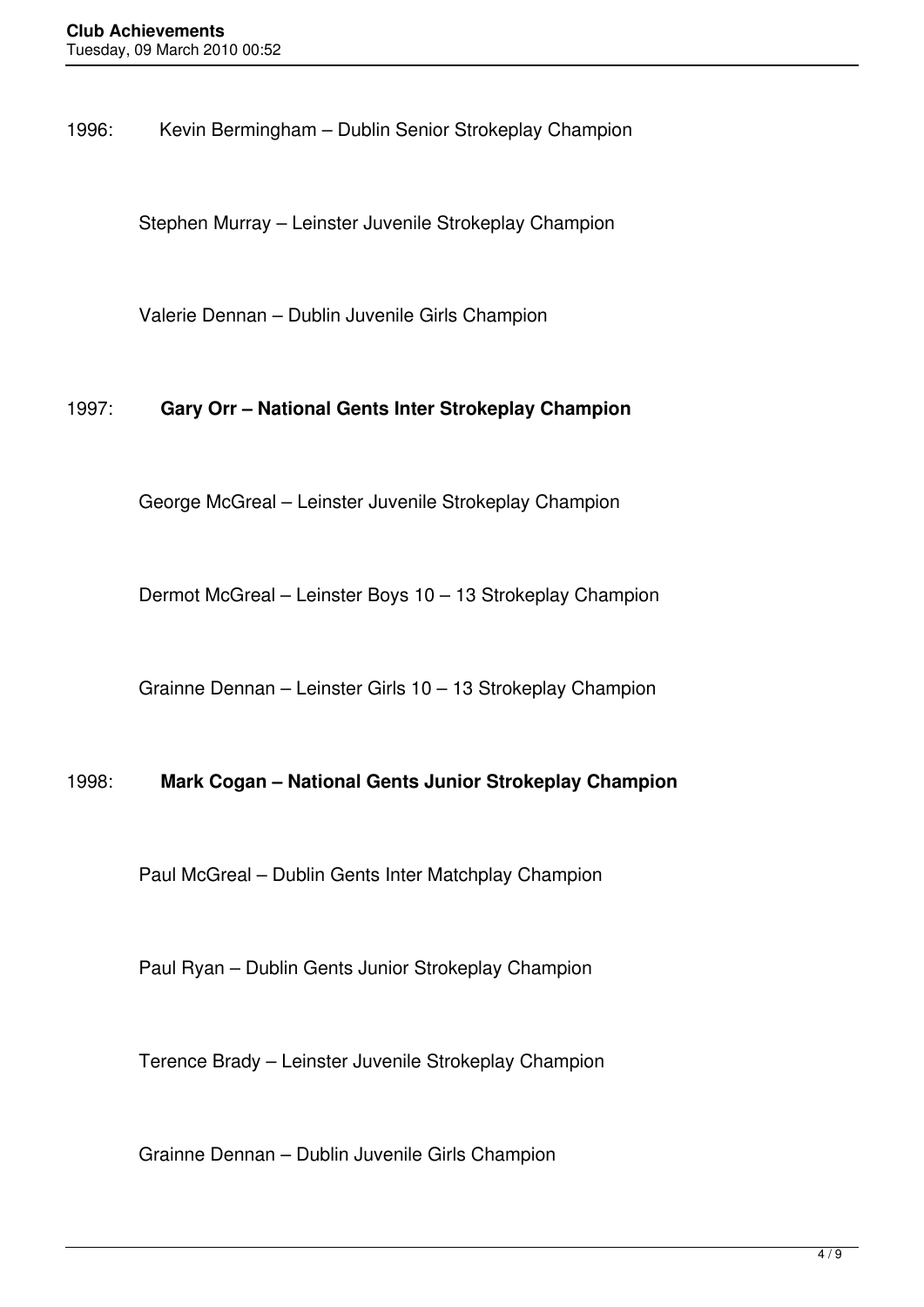Anita Hayden – Leinster Girls Strokeplay Champion

1999: Paul O'Gorman – Leinster Gents Inter Matchplay Champion

Michael Murphy – Dublin Junior Matchplay Champion

\*\*\*\*\*\*\*\*\*\*\*\*\*\*\*\*\*\*\*\*\*\*\*\*\*\*\*\*\*\*\*\*\*\*\*\*\*\*\*\*\*\*\*\*\*\*\*\*\*\*\*\*\*\*\*\*\*\*\*\*\*\*\*\*\*\*\*\*\*\*\*\*\*\*\*\*\*\*\*\*\*\*

2000: George McGreal – Dublin Senior Gents Matchplay Champion

Paul McGreal – Leinster Inter Gents Strokeplay Champion

Paul McGreal – Dublin Inter Gents Strokeplay Champion

2001: David Redmond – Dublin Juvenile Strokeplay Champion

2002: Alan Bishop – Leinster Inter Gents Strokeplay Champion

John Paul Bowes – Dublin Inter Gents Matchplay Champion

2003: George McGreal – Dublin Senior Gents Matchplay Champion

Luke Conway - Dublin Juvenile Strokepaly Champion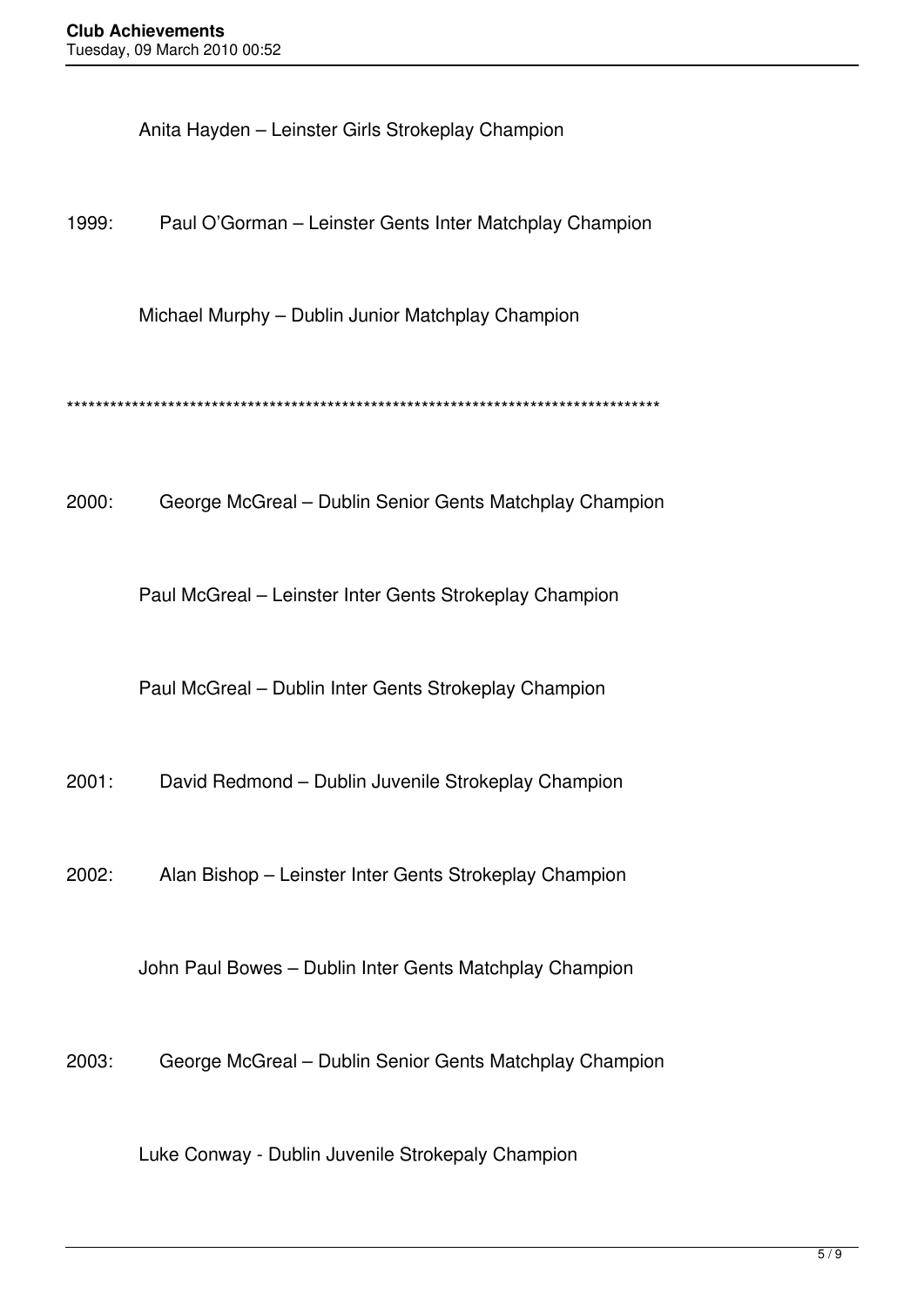2004: Gary McGreal – Leinster Inter Gents Strokeplay Champion

Agnes Redmond – Dublin Ladies Inter Strokeplay Champion

2006: Madeline Nugent – Dublin Ladies Inter Matchplay Champion

2008: Rob Ryan – Dublin Gents Inter Matchplay Champion

## 2009:  **Claire Keatinge – National Juvenile Girls Strokeplay Champion**

Gary McGreal – Dublin Senior Gents Matchplay Champion

Christine O'Reilly – Dublin Ladies Junior Strokeplay Champion

\*\*\*\*\*\*\*\*\*\*\*\*\*\*\*\*\*\*\*\*\*\*\*\*\*\*\*\*\*\*\*\*\*\*\*\*\*\*\*\*\*\*\*\*\*\*\*\*\*\*\*\*\*\*\*\*\*\*\*\*\*\*\*\*\*\*\*\*\*\*\*\*\*\*\*\*\*\*\*\*\*\*\*\*

## 2010: **Christy Broe – National Over 55's Senior Strokeplay Champion**

George McGreal – Leinster Senior Gents Strokeplay Champion

Claire Keatinge - Leinster 10-13 Juvenile Girls Strokeplay Champion

Claire Keatinge - Dublin Juvenile Girls Strokeplay Champion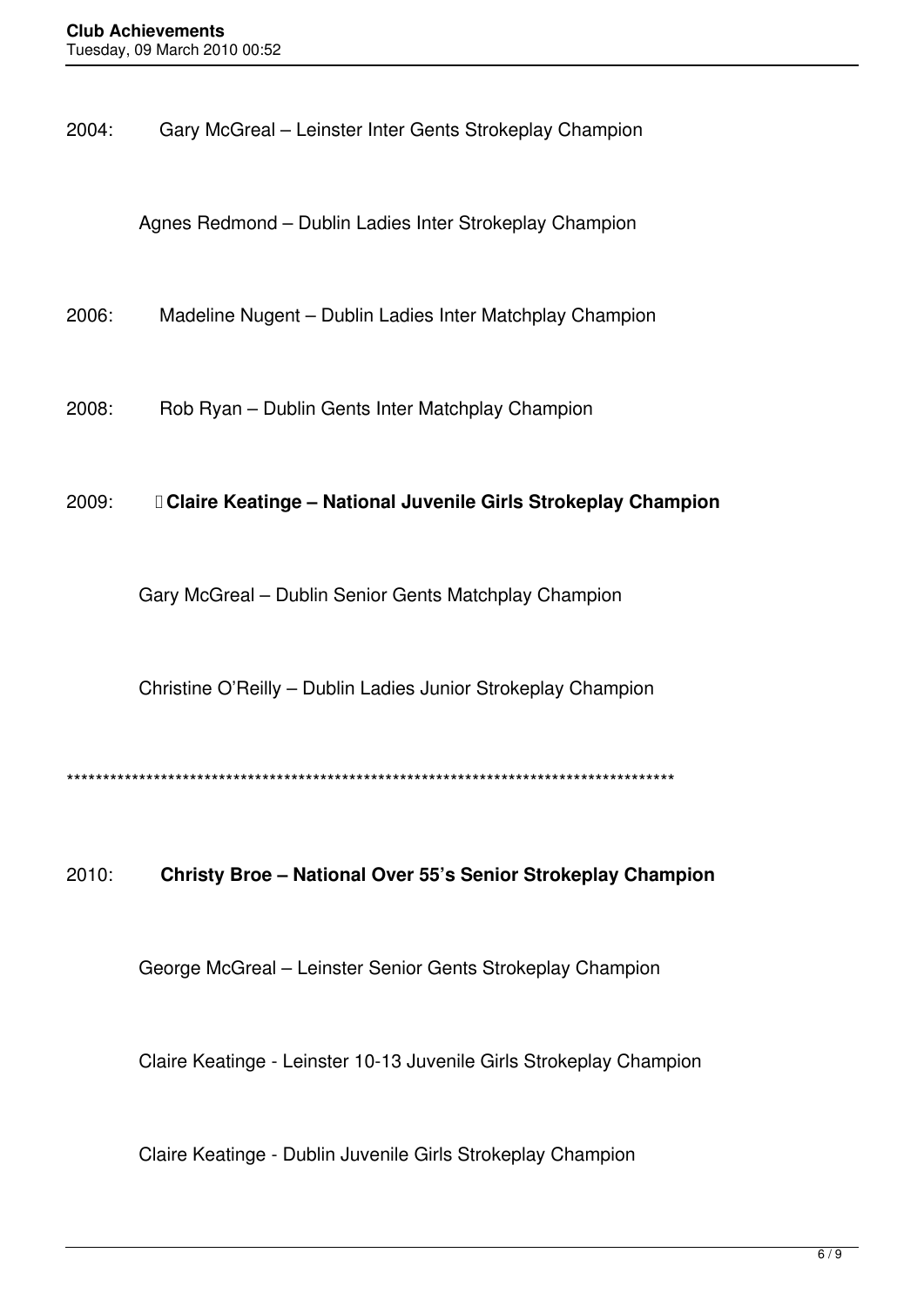Adam McGreal – Dublin Inter Gents Strokeplay Champion

Christine O'Reilly – Dublin Ladies Junior Strokeplay Champion

Karl Murphy – Dublin Juvenile Strokeplay Champion

## 2011: **Claire Keatinge – National Juvenile Girls Strokeplay Champion**

Karl Murphy – Dublin Inter Gents Matchplay Champion

Madeline Nugent – Dublin Inter Ladies Matchplay Champion

Kathleen Condron – Dublin Junior Ladies Matchplay Champion

Claire Keatinge - Leinster Juvenile Girls Strokeplay Champion

Claire Keatinge - Dublin Juvenile Girls Strokeplay Champion

## 2012: **Pauline Balfe – National Ladies Inter Strokeplay Champion**

Ross O'Reilly - Leinster Boys 10 – 13 Strokeplay Champion

Claire Keatinge – Dublin Ladies Inter Strokeplay Champion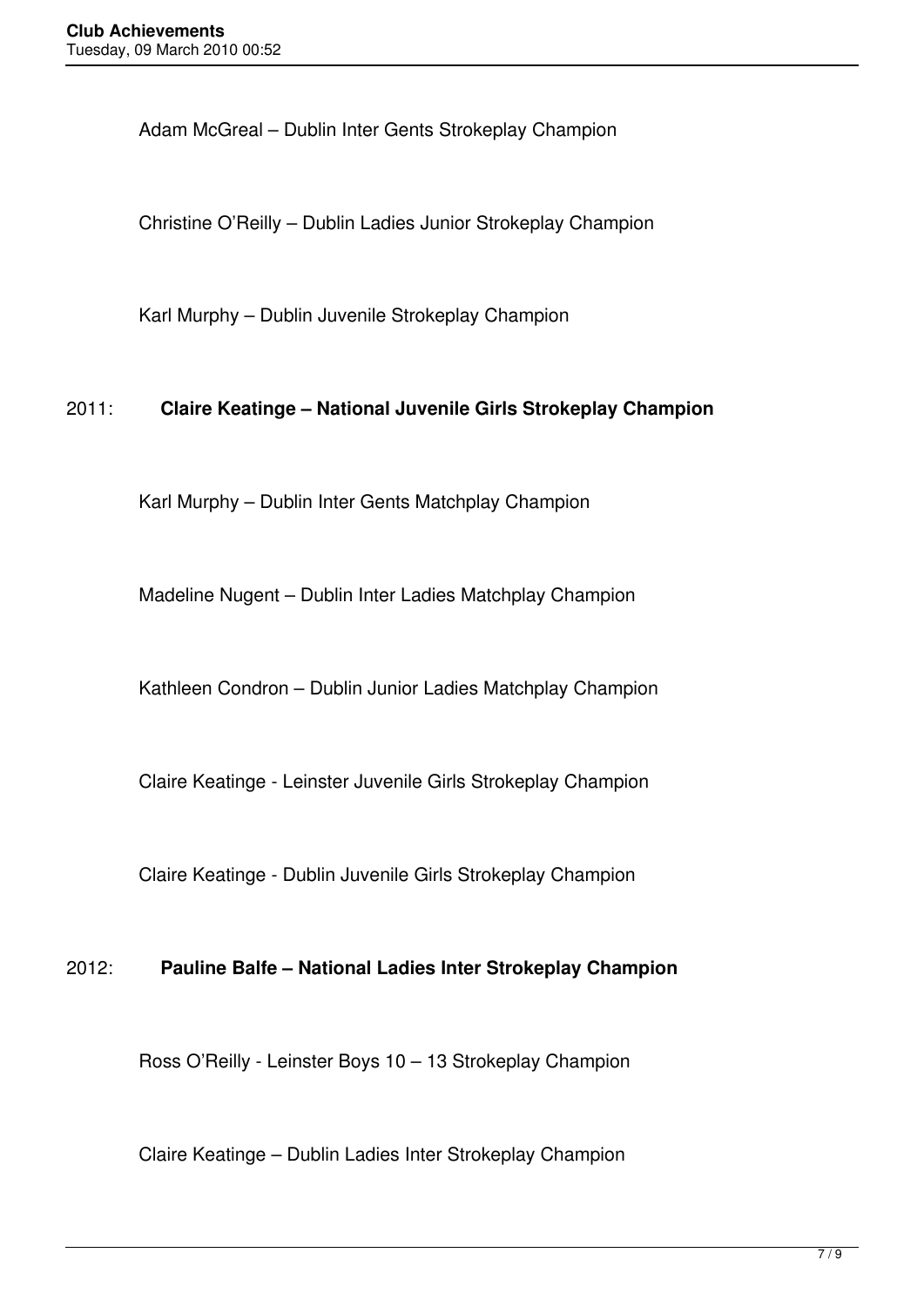Claire Keatinge - Leinster Juvenile Strokeplay Champion

Claire Keatinge - Dublin Juvenile Strokeplay Champion

2013: Jamie Power – Dublin Juvenile Matchplay Champion

2014: Kathleen Condron – Dublin Junior Ladies Strokeplay Champion

Ross O'Reilly – Dublin Juvenile Strokeplay Champion

## 2015: **Agnes Redmond – National Over 55's Inter Strokeplay Champion**

Eric Byrne – Dublin Inter Gents Strokeplay Champion

2016: Laura Whelan – Dublin Inter Ladies Strokeplay Champion

Craig Hennessey – Dublin Juvenile Strokeplay Champion

Craig Hennessey – Dublin Juvenile Matchplay Champion

2017: Laura Whelan - Dublin Inter Ladies Strokeplay Champion

Paul Griffin - Dublin Inter Gents Strokeplay Champion